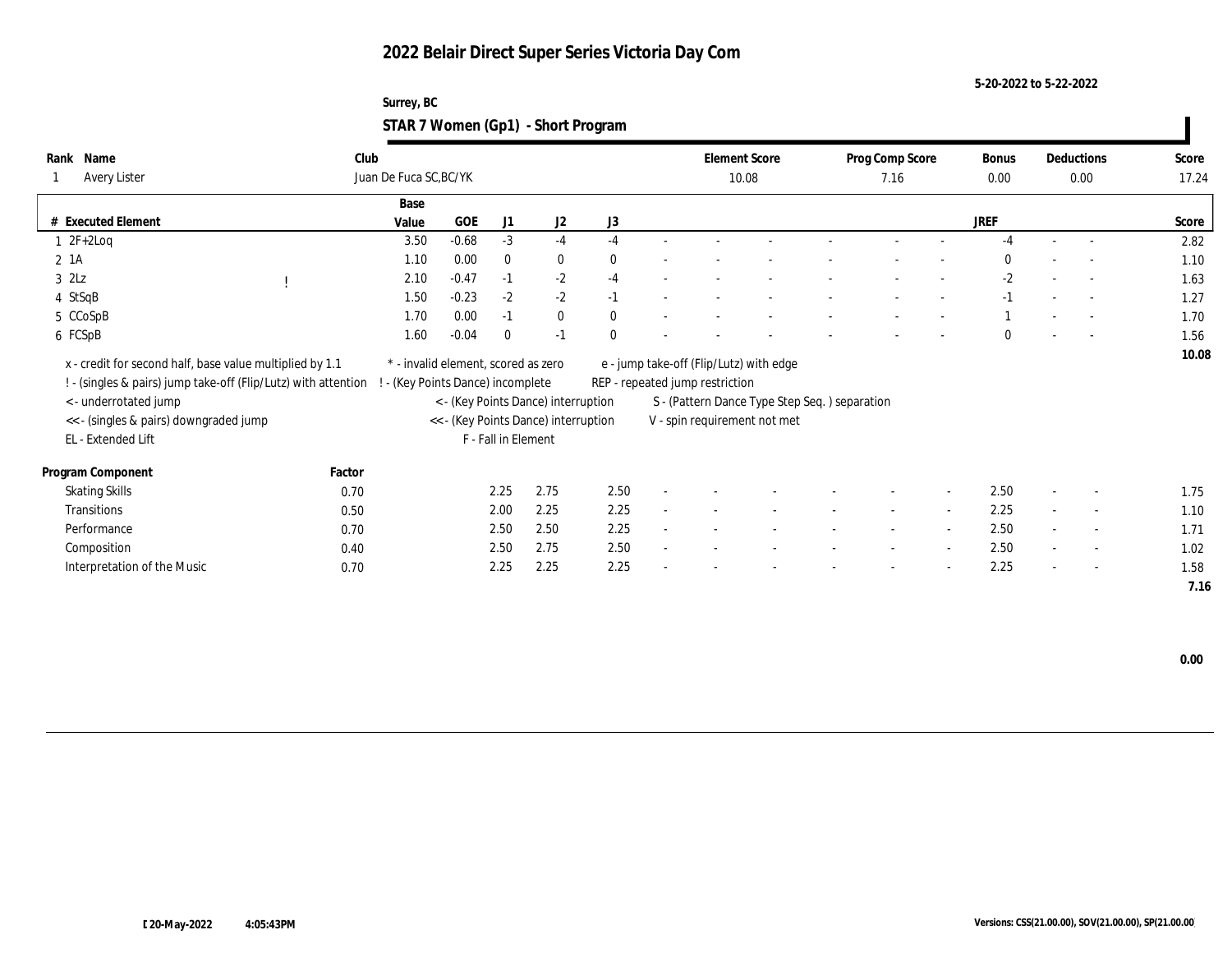**5-20-2022 to 5-22-2022**

| Surrey, BC                         |  |
|------------------------------------|--|
| STAR 7 Women (Gp1) - Short Program |  |

| Name<br>Rank                                                                                                                                                                                                       | Club   |                                                                          |         |                     |                                                                             |              |                                 | <b>Element Score</b>                                                                                                     | Prog Comp Score | Bonus        |        | Deductions     | Score        |
|--------------------------------------------------------------------------------------------------------------------------------------------------------------------------------------------------------------------|--------|--------------------------------------------------------------------------|---------|---------------------|-----------------------------------------------------------------------------|--------------|---------------------------------|--------------------------------------------------------------------------------------------------------------------------|-----------------|--------------|--------|----------------|--------------|
| <b>Fawn Alberts</b><br>2                                                                                                                                                                                           |        | RCVFSC, BC/YK                                                            |         |                     |                                                                             |              |                                 | 9.08                                                                                                                     | 7.99            | 0.00         |        | 0.20           | 16.87        |
|                                                                                                                                                                                                                    |        | Base                                                                     |         |                     |                                                                             |              |                                 |                                                                                                                          |                 |              |        |                |              |
| # Executed Element                                                                                                                                                                                                 |        | Value                                                                    | GOE     | J1                  | J2                                                                          | J3           |                                 |                                                                                                                          |                 | JREF         |        |                | Score        |
| $1 \t1A$                                                                                                                                                                                                           |        | 1.10                                                                     | 0.06    | $\mathbf{0}$        |                                                                             |              |                                 |                                                                                                                          |                 | $\Omega$     |        |                | 1.16         |
| $2$ $2$ Lo                                                                                                                                                                                                         |        | 1.70                                                                     | 0.00    | $\bf{0}$            | $\bf{0}$                                                                    | $\mathbf{0}$ |                                 |                                                                                                                          |                 | 0            |        |                | 1.70         |
| 3 FCSpB                                                                                                                                                                                                            |        | 1.60                                                                     | $-0.04$ | $-1$                | $\bf{0}$                                                                    | $\mathbf{0}$ |                                 |                                                                                                                          |                 | $\bf{0}$     | $\sim$ |                | 1.56         |
| $4 \quad 2S+2Tq$                                                                                                                                                                                                   |        | 2.60                                                                     | $-0.65$ | $-5$                | $-5$                                                                        | $-5$         |                                 |                                                                                                                          |                 | $-5$         |        |                | 1.95         |
| 5 StSqB                                                                                                                                                                                                            |        | 1.50                                                                     | $-0.04$ | $-1$                | $\bf{0}$                                                                    | $\mathbf{0}$ |                                 |                                                                                                                          |                 | $\bf{0}$     | $\sim$ |                | 1.46         |
| 6 CCoSpB (V)                                                                                                                                                                                                       |        | 1.28                                                                     | $-0.03$ | $-2$                | $\bf{0}$                                                                    |              |                                 |                                                                                                                          |                 | $\mathbf{0}$ |        |                | 1.25         |
| x - credit for second half, base value multiplied by 1.1<br>! - (singles & pairs) jump take-off (Flip/Lutz) with attention<br><- underrotated jump<br><< - (singles & pairs) downgraded jump<br>EL - Extended Lift |        | * - invalid element, scored as zero<br>! - (Key Points Dance) incomplete |         | F - Fall in Element | < - (Key Points Dance) interruption<br><< - (Key Points Dance) interruption |              | REP - repeated jump restriction | e - jump take-off (Flip/Lutz) with edge<br>S - (Pattern Dance Type Step Seq.) separation<br>V - spin requirement not met |                 |              |        |                |              |
| Program Component                                                                                                                                                                                                  | Factor |                                                                          |         |                     |                                                                             |              |                                 |                                                                                                                          |                 |              |        |                |              |
| <b>Skating Skills</b>                                                                                                                                                                                              | 0.70   |                                                                          |         | 2.50                | 2.75                                                                        | 2.25         |                                 |                                                                                                                          |                 | 2.50         |        | $\overline{a}$ | 1.75         |
| Transitions                                                                                                                                                                                                        | 0.50   |                                                                          |         | 2.00                | 2.50                                                                        | 2.25         |                                 |                                                                                                                          |                 | 2.50         |        | $\sim$         | 1.16         |
| Performance                                                                                                                                                                                                        | 0.70   |                                                                          |         | 2.50                | 3.50                                                                        | 2.50         |                                 |                                                                                                                          |                 | 2.75         |        | $\overline{a}$ | 1.97         |
| Composition                                                                                                                                                                                                        | 0.40   |                                                                          |         | 2.50                | 3.75                                                                        | 2.75         |                                 |                                                                                                                          |                 | 2.75         |        | $\sim$         | 1.18         |
| Interpretation of the Music                                                                                                                                                                                        | 0.70   |                                                                          |         | 2.25                | 3.75                                                                        | 2.50         |                                 |                                                                                                                          |                 | 2.50         |        |                | 1.93<br>7.99 |

1 Fall(s) factor (0.2) **0.20**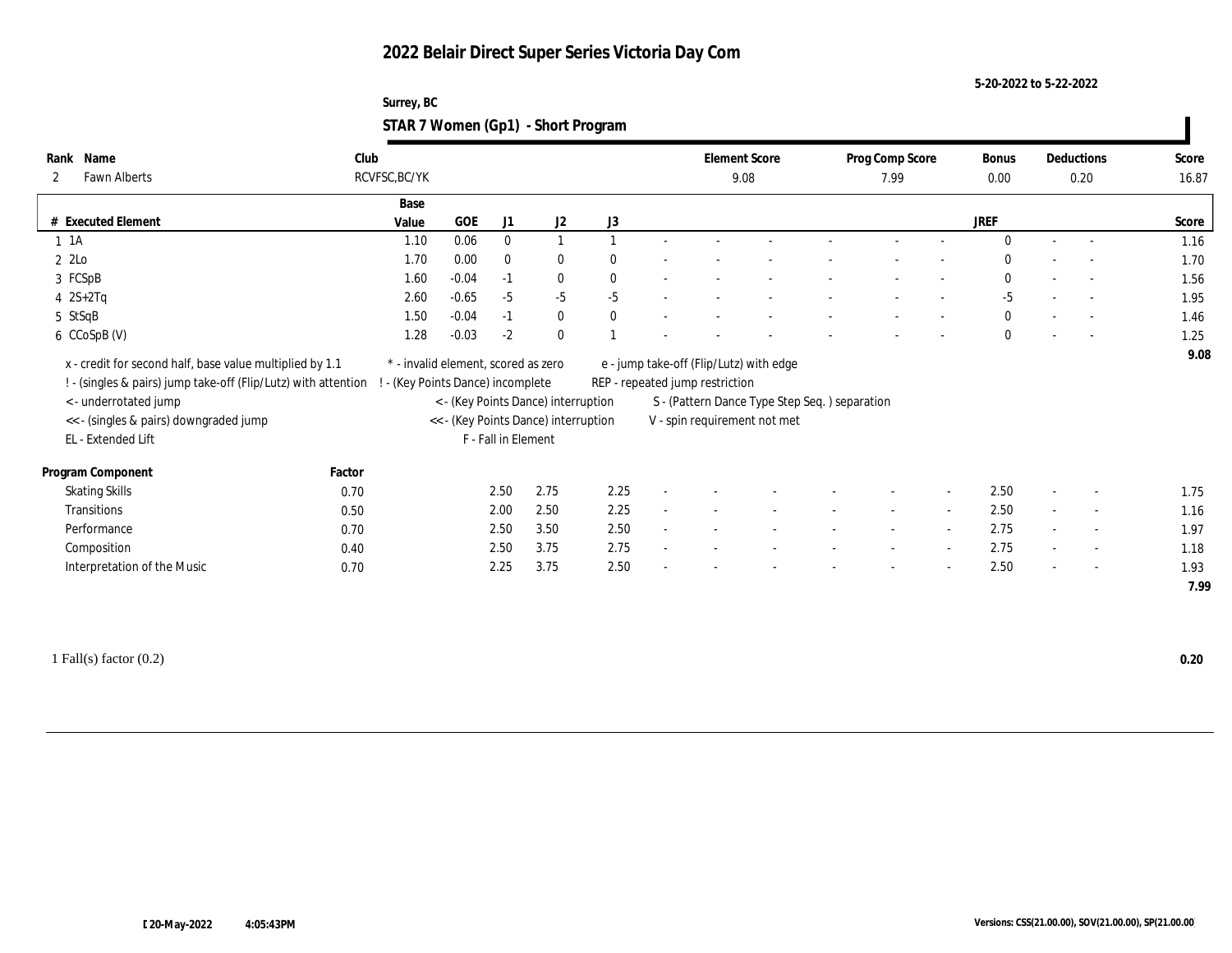**5-20-2022 to 5-22-2022**

| Surrey, BC                         |  |
|------------------------------------|--|
| STAR 7 Women (Gp1) - Short Program |  |

| Name<br>Rank<br><b>Avery Pelletier</b><br>3                    | Club<br>Abbotsford SC, BC/YK        |                               |                     |                                      |              |        | <b>Element Score</b><br>9.31    |                                               | Prog Comp Score<br>7.09  |        | Bonus<br>0.00 |                          | Deductions<br>0.00       | Score<br>16.40 |
|----------------------------------------------------------------|-------------------------------------|-------------------------------|---------------------|--------------------------------------|--------------|--------|---------------------------------|-----------------------------------------------|--------------------------|--------|---------------|--------------------------|--------------------------|----------------|
|                                                                |                                     |                               |                     |                                      |              |        |                                 |                                               |                          |        |               |                          |                          |                |
|                                                                | Base                                |                               |                     |                                      |              |        |                                 |                                               |                          |        |               |                          |                          |                |
| # Executed Element                                             | Value                               | <b>GOE</b>                    | J1                  | J2                                   | J3           |        |                                 |                                               |                          |        | <b>JREF</b>   |                          |                          | Score          |
| $1 \t1A$                                                       | 1.10                                | 0.00                          | $\bf{0}$            | $\bf{0}$                             | $\theta$     |        |                                 |                                               |                          |        | $\Omega$      |                          | $\overline{a}$           | 1.10           |
| $2 \text{ } 2 \text{Log}$                                      | 1.70                                | $-0.30$                       | $-1$                | $-2$                                 | $-2$         |        |                                 |                                               |                          |        | $-2$          |                          | $\sim$                   | 1.40           |
| 3 FCSpB                                                        | 1.60                                | $-0.08$                       | $-2$                | $\bf{0}$                             | $\mathbf{0}$ |        |                                 |                                               |                          |        | $\bf{0}$      |                          | $\sim$                   | 1.52           |
| 4 StSqB                                                        | 1.50                                | $-0.04$                       | $\mathbf{0}$        | $\mathbf{1}$                         | $-1$         |        |                                 |                                               |                          |        | $-1$          |                          | $\overline{\phantom{a}}$ | 1.46           |
| 5 $2F < +2Tq$                                                  | 2.74                                | $-0.65$                       | $-3$                | $-5$                                 | $-5$         |        |                                 |                                               |                          |        | $-5$          |                          |                          | 2.09           |
| 6 CCoSpB                                                       | 1.70                                | 0.04                          |                     | $\theta$                             | $\theta$     |        |                                 |                                               |                          |        | $\Omega$      |                          | $\overline{\phantom{a}}$ | 1.74           |
| x - credit for second half, base value multiplied by 1.1       | * - invalid element, scored as zero |                               |                     |                                      |              |        |                                 | e - jump take-off (Flip/Lutz) with edge       |                          |        |               |                          |                          | 9.31           |
| ! - (singles & pairs) jump take-off (Flip/Lutz) with attention |                                     | (Key Points Dance) incomplete |                     |                                      |              |        | REP - repeated jump restriction |                                               |                          |        |               |                          |                          |                |
| < - underrotated jump                                          |                                     |                               |                     | < - (Key Points Dance) interruption  |              |        |                                 | S - (Pattern Dance Type Step Seq.) separation |                          |        |               |                          |                          |                |
| << - (singles & pairs) downgraded jump                         |                                     |                               |                     | << - (Key Points Dance) interruption |              |        |                                 | V - spin requirement not met                  |                          |        |               |                          |                          |                |
| EL - Extended Lift                                             |                                     |                               | F - Fall in Element |                                      |              |        |                                 |                                               |                          |        |               |                          |                          |                |
| Program Component                                              | Factor                              |                               |                     |                                      |              |        |                                 |                                               |                          |        |               |                          |                          |                |
| <b>Skating Skills</b>                                          | 0.70                                |                               | 2.50                | 2.25                                 | 2.25         |        |                                 |                                               |                          | $\sim$ | 2.50          | $\overline{\phantom{a}}$ | $\sim$                   | 1.67           |
| Transitions                                                    | 0.50                                |                               | 2.25                | 2.50                                 | 2.00         |        |                                 |                                               | $\overline{\phantom{a}}$ | $\sim$ | 2.25          |                          | $\sim$                   | 1.13           |
| Performance                                                    | 0.70                                |                               | 2.75                | 2.75                                 | 2.00         | $\sim$ |                                 |                                               | $\sim$                   | $\sim$ | 2.25          | $\sim$                   | $\overline{\phantom{a}}$ | 1.71           |
| Composition                                                    | 0.40                                |                               | 2.50                | 2.75                                 | 2.25         |        |                                 |                                               |                          | $\sim$ | 2.50          | $\sim$                   | $\sim$                   | 1.00           |
| Interpretation of the Music                                    | 0.70                                |                               | 2.50                | 2.25                                 | 2.00         |        |                                 |                                               |                          | $\sim$ | 2.25          | $\sim$                   | $\overline{\phantom{a}}$ | 1.58           |
|                                                                |                                     |                               |                     |                                      |              |        |                                 |                                               |                          |        |               |                          |                          | 7.09           |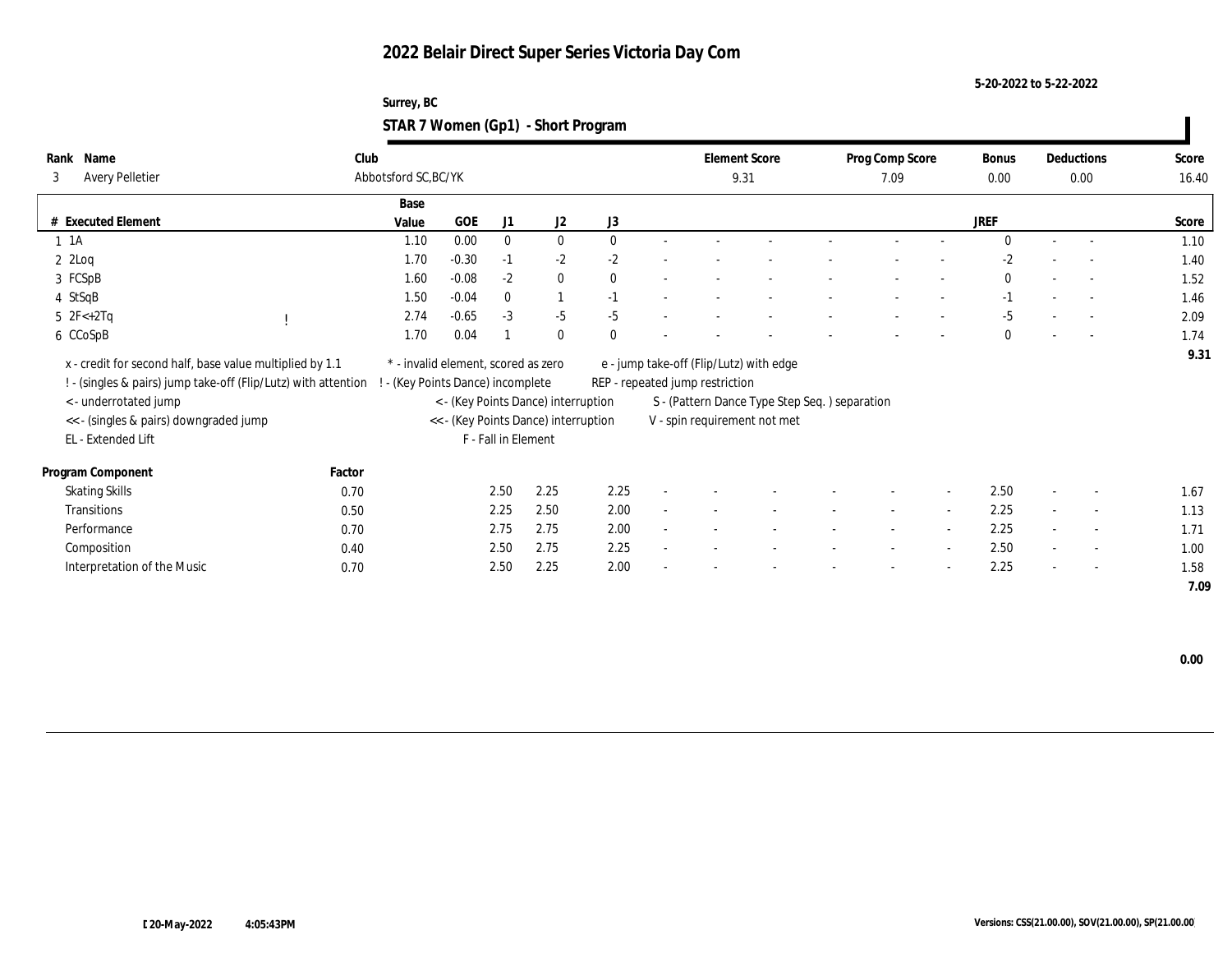#### **5-20-2022 to 5-22-2022**

#### **Surrey, BC STAR 7 Women (Gp1) - Short Program**

| Name<br>Rank                                                   | Club   |                                     |         |                     |                                      |              |        | <b>Element Score</b>            |                                                | Prog Comp Score |                          | Bonus        |        | Deductions               | Score |
|----------------------------------------------------------------|--------|-------------------------------------|---------|---------------------|--------------------------------------|--------------|--------|---------------------------------|------------------------------------------------|-----------------|--------------------------|--------------|--------|--------------------------|-------|
| Aryel Lo<br>4                                                  |        | North Surrey SC, BC/YK              |         |                     |                                      |              |        |                                 | 8.12                                           | 7.40            |                          | 0.00         |        | 0.00                     | 15.52 |
|                                                                |        | Base                                |         |                     |                                      |              |        |                                 |                                                |                 |                          |              |        |                          |       |
| # Executed Element                                             |        | Value                               | GOE     | J1                  | J2                                   | J3           |        |                                 |                                                |                 |                          | <b>JREF</b>  |        |                          | Score |
| $1 \t1A$                                                       |        | 1.10                                | 0.03    | $\bf{0}$            |                                      | $\mathbf{0}$ |        |                                 |                                                |                 |                          | $\Omega$     |        | $\overline{\phantom{a}}$ | 1.13  |
| $2$ $2S+2T<<$                                                  |        | 1.70                                | $-0.42$ | $-2$                | $-4$                                 | $-4$         |        |                                 |                                                |                 |                          | $-3$         |        |                          | 1.28  |
| 3 CCoSpB                                                       |        | 1.70                                | $-0.09$ | $-2$                | $\bf{0}$                             | $\mathbf{0}$ |        |                                 |                                                |                 |                          | $\bf{0}$     |        | $\overline{\phantom{a}}$ | 1.61  |
| 4 StSqB                                                        |        | 1.50                                | $-0.04$ | $\mathbf{0}$        | $\bf{0}$                             | $-1$         |        |                                 |                                                |                 |                          | $\mathbf{0}$ |        | $\overline{\phantom{a}}$ | 1.46  |
| 5 2Lo                                                          |        | 1.70                                | $-0.38$ | $-2$                | $-2$                                 | $-3$         |        |                                 |                                                |                 |                          | $-2$         |        | $\overline{\phantom{a}}$ | 1.32  |
| 6 FCSpB                                                        |        | 1.60                                | $-0.28$ | $-2$                | $-2$                                 | $-1$         |        |                                 |                                                |                 |                          | $-2$         |        | $\sim$                   | 1.32  |
| x - credit for second half, base value multiplied by 1.1       |        | * - invalid element, scored as zero |         |                     |                                      |              |        |                                 | e - jump take-off (Flip/Lutz) with edge        |                 |                          |              |        |                          | 8.12  |
| ! - (singles & pairs) jump take-off (Flip/Lutz) with attention |        | - (Key Points Dance) incomplete     |         |                     |                                      |              |        | REP - repeated jump restriction |                                                |                 |                          |              |        |                          |       |
| < - underrotated jump                                          |        |                                     |         |                     | < - (Key Points Dance) interruption  |              |        |                                 | S - (Pattern Dance Type Step Seq. ) separation |                 |                          |              |        |                          |       |
| << - (singles & pairs) downgraded jump                         |        |                                     |         |                     | << - (Key Points Dance) interruption |              |        |                                 | V - spin requirement not met                   |                 |                          |              |        |                          |       |
| EL - Extended Lift                                             |        |                                     |         | F - Fall in Element |                                      |              |        |                                 |                                                |                 |                          |              |        |                          |       |
|                                                                |        |                                     |         |                     |                                      |              |        |                                 |                                                |                 |                          |              |        |                          |       |
| Program Component                                              | Factor |                                     |         |                     |                                      |              |        |                                 |                                                |                 |                          |              |        |                          |       |
| <b>Skating Skills</b>                                          | 0.70   |                                     |         | 2.50                | 2.50                                 | 2.25         |        |                                 |                                                |                 | $\sim$                   | 2.50         |        | $\overline{\phantom{a}}$ | 1.71  |
| Transitions                                                    | 0.50   |                                     |         | 2.50                | 2.75                                 | 2.00         | $\sim$ |                                 |                                                | $\sim$          | $\sim$                   | 2.75         | $\sim$ | $\sim$                   | 1.25  |
| Performance                                                    | 0.70   |                                     |         | 2.50                | 2.50                                 | 2.25         | ٠      |                                 |                                                | $\sim$          | $\sim$                   | 2.50         | $\sim$ | $\sim$                   | 1.71  |
| Composition                                                    | 0.40   |                                     |         | 2.25                | 2.75                                 | 2.25         | $\sim$ |                                 |                                                |                 | $\overline{\phantom{a}}$ | 3.00         | $\sim$ | $\sim$                   | 1.02  |
| Interpretation of the Music                                    | 0.70   |                                     |         | 2.25                | 2.50                                 | 2.25         | ٠      |                                 |                                                |                 | $\overline{\phantom{a}}$ | 2.75         | $\sim$ | $\overline{\phantom{a}}$ | 1.71  |
|                                                                |        |                                     |         |                     |                                      |              |        |                                 |                                                |                 |                          |              |        |                          | 7.40  |

 **0.00**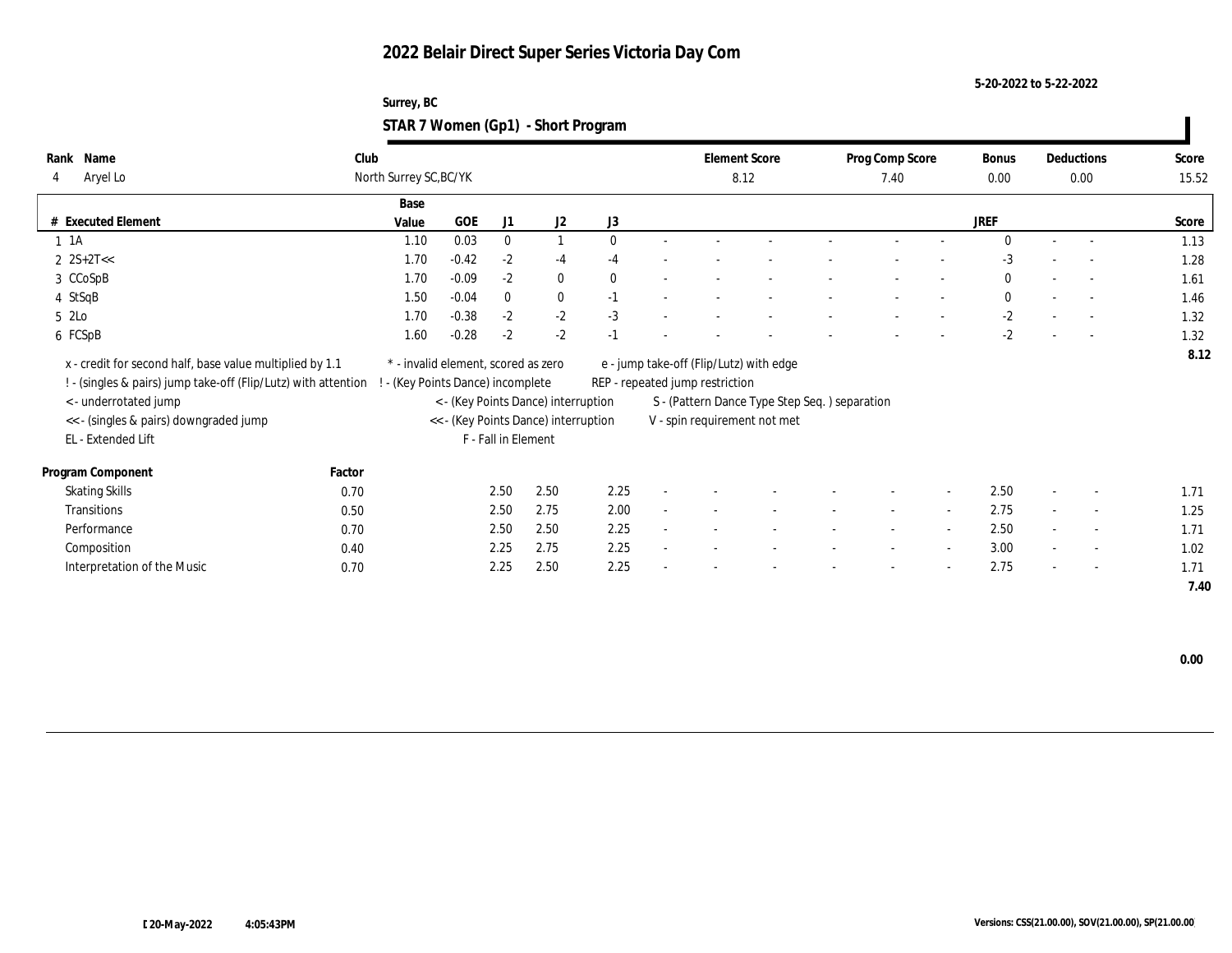#### **5-20-2022 to 5-22-2022**

#### **Surrey, BC STAR 7 Women (Gp1) - Short Program**

| Name<br>Rank                                                                                                               | Club   |                                     |         |                     |                                      |              |        |                                 | <b>Element Score</b>                          | Prog Comp Score          |                          | Bonus        |        | Deductions               | Score |
|----------------------------------------------------------------------------------------------------------------------------|--------|-------------------------------------|---------|---------------------|--------------------------------------|--------------|--------|---------------------------------|-----------------------------------------------|--------------------------|--------------------------|--------------|--------|--------------------------|-------|
| Serena Park<br>5                                                                                                           |        | Juan De Fuca SC, BC/YK              |         |                     |                                      |              |        | 8.49                            |                                               | 6.99                     |                          | $0.00\,$     |        | 0.00                     | 15.48 |
|                                                                                                                            |        | Base                                |         |                     |                                      |              |        |                                 |                                               |                          |                          |              |        |                          |       |
| # Executed Element                                                                                                         |        | Value                               | GOE     | J1                  | J2                                   | J3           |        |                                 |                                               |                          |                          | <b>JREF</b>  |        |                          | Score |
| $1 \ 2S+1T$                                                                                                                |        | 1.70                                | $-0.03$ | $-1$                | $\bf{0}$                             | $\mathbf{0}$ |        |                                 |                                               |                          |                          | $\Omega$     |        | $\overline{a}$           | 1.67  |
| 2 FCSpB                                                                                                                    |        | 1.60                                | $-0.32$ | $-3$                | $-2$                                 | $-2$         |        |                                 |                                               |                          |                          | $-1$         |        |                          | 1.28  |
| 3 2Lo                                                                                                                      |        | 1.70                                | $-0.09$ | $\bf{0}$            | $-1$                                 | $-1$         |        |                                 |                                               |                          |                          | $\bf{0}$     |        |                          | 1.61  |
| 4 StSqB                                                                                                                    |        | 1.50                                | $-0.11$ | $\mathbf{0}$        | $-2$                                 | $-1$         |        |                                 |                                               |                          |                          | $\mathbf{0}$ |        | $\overline{a}$           | 1.39  |
| 5 CCoSpB                                                                                                                   |        | 1.70                                | $-0.26$ | $-2$                | $-2$                                 | $-2$         |        |                                 |                                               |                          |                          | $\bf{0}$     |        | $\overline{\phantom{a}}$ | 1.44  |
| 6 1A                                                                                                                       |        | 1.10                                | 0.00    | $\bf{0}$            | $\mathbf{0}$                         | $\theta$     |        |                                 |                                               |                          |                          | $\mathbf{0}$ |        | $\sim$                   | 1.10  |
|                                                                                                                            |        | * - invalid element, scored as zero |         |                     |                                      |              |        |                                 |                                               |                          |                          |              |        |                          | 8.49  |
| x - credit for second half, base value multiplied by 1.1<br>! - (singles & pairs) jump take-off (Flip/Lutz) with attention |        |                                     |         |                     |                                      |              |        | REP - repeated jump restriction | e - jump take-off (Flip/Lutz) with edge       |                          |                          |              |        |                          |       |
|                                                                                                                            |        | - (Key Points Dance) incomplete     |         |                     |                                      |              |        |                                 |                                               |                          |                          |              |        |                          |       |
| < - underrotated jump                                                                                                      |        |                                     |         |                     | < - (Key Points Dance) interruption  |              |        |                                 | S - (Pattern Dance Type Step Seq.) separation |                          |                          |              |        |                          |       |
| << - (singles & pairs) downgraded jump                                                                                     |        |                                     |         | F - Fall in Element | << - (Key Points Dance) interruption |              |        |                                 | V - spin requirement not met                  |                          |                          |              |        |                          |       |
| EL - Extended Lift                                                                                                         |        |                                     |         |                     |                                      |              |        |                                 |                                               |                          |                          |              |        |                          |       |
| Program Component                                                                                                          | Factor |                                     |         |                     |                                      |              |        |                                 |                                               |                          |                          |              |        |                          |       |
| <b>Skating Skills</b>                                                                                                      | 0.70   |                                     |         | 2.50                | 2.50                                 | 2.25         |        |                                 |                                               |                          | $\sim$                   | 2.50         |        | $\overline{\phantom{a}}$ | 1.71  |
| Transitions                                                                                                                | 0.50   |                                     |         | 2.25                | 2.25                                 | 2.00         | $\sim$ |                                 |                                               | $\overline{\phantom{a}}$ | $\overline{\phantom{a}}$ | 2.25         | $\sim$ | $\sim$                   | 1.10  |
| Performance                                                                                                                | 0.70   |                                     |         | 2.25                | 2.25                                 | 2.25         | $\sim$ |                                 |                                               | $\sim$                   | $\sim$                   | 2.50         | $\sim$ | $\sim$                   | 1.62  |
| Composition                                                                                                                | 0.40   |                                     |         | 2.50                | 2.50                                 | 2.25         | $\sim$ |                                 |                                               |                          | $\sim$                   | 2.50         | $\sim$ | $\overline{\phantom{a}}$ | 0.98  |
| Interpretation of the Music                                                                                                | 0.70   |                                     |         | 2.50                | 2.00                                 | 2.25         |        |                                 |                                               |                          | $\overline{\phantom{a}}$ | 2.25         | $\sim$ | $\overline{\phantom{a}}$ | 1.58  |
|                                                                                                                            |        |                                     |         |                     |                                      |              |        |                                 |                                               |                          |                          |              |        |                          | 6.99  |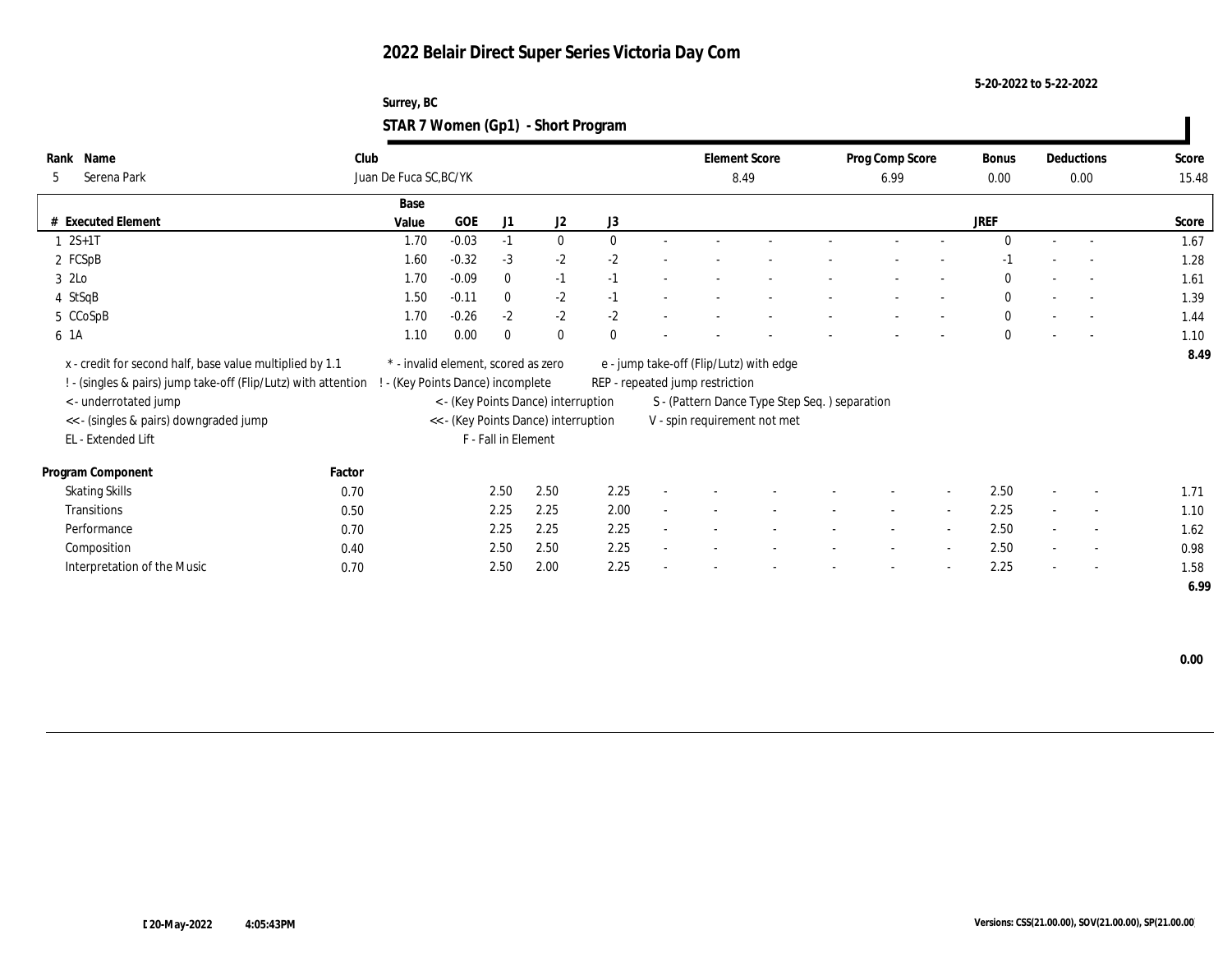**5-20-2022 to 5-22-2022**

| Surrey, BC                         |  |
|------------------------------------|--|
| STAR 7 Women (Gp1) - Short Program |  |

| Name<br>Rank                                                                                                                                                                                                        | Club          |                                                                                                                                                       |                     |              |              | <b>Element Score</b>                                                       |                                                                                | Prog Comp Score |                          | <b>Bonus</b> |        | Deductions               | Score        |
|---------------------------------------------------------------------------------------------------------------------------------------------------------------------------------------------------------------------|---------------|-------------------------------------------------------------------------------------------------------------------------------------------------------|---------------------|--------------|--------------|----------------------------------------------------------------------------|--------------------------------------------------------------------------------|-----------------|--------------------------|--------------|--------|--------------------------|--------------|
| <b>Ruby Blake</b><br>6                                                                                                                                                                                              | RCVFSC, BC/YK |                                                                                                                                                       |                     |              |              | 7.03                                                                       |                                                                                | 8.65            |                          | 0.00         |        | 0.20                     | 15.48        |
|                                                                                                                                                                                                                     | Base          |                                                                                                                                                       |                     |              |              |                                                                            |                                                                                |                 |                          |              |        |                          |              |
| # Executed Element                                                                                                                                                                                                  | Value         | GOE                                                                                                                                                   | J1                  | J2           | J3           |                                                                            |                                                                                |                 |                          | <b>JREF</b>  |        |                          | Score        |
| $1 \text{ } 2F \leq 2LO \leq 1$                                                                                                                                                                                     | 1.00          | $-0.25$                                                                                                                                               | $-5$                | $-5$         | $-5$         |                                                                            |                                                                                |                 |                          | $-5$         |        |                          | 0.75         |
| 2 CCoSpB                                                                                                                                                                                                            | 1.70          | 0.04                                                                                                                                                  | $\bf{0}$            | $\bf{0}$     |              |                                                                            |                                                                                |                 |                          | $\theta$     |        |                          | 1.74         |
| $3$ $2Lz <$                                                                                                                                                                                                         | 0.60          | $-0.23$                                                                                                                                               | $-3$                | $-4$         | $-4$         |                                                                            |                                                                                |                 |                          | $-4$         | $\sim$ | $\sim$                   | 0.37         |
| 4 StSqB                                                                                                                                                                                                             | 1.50          | 0.19                                                                                                                                                  | $\mathbf{0}$        | $\mathbf{1}$ | $\mathbf{2}$ |                                                                            |                                                                                |                 |                          | $\mathbf{2}$ |        | $\overline{\phantom{a}}$ | 1.69         |
| 5 1A                                                                                                                                                                                                                | 1.10          | $-0.06$                                                                                                                                               | $-1$                | $-1$         | $\theta$     |                                                                            |                                                                                |                 | $\overline{\phantom{a}}$ | $\mathbf{0}$ | $\sim$ | $\overline{\phantom{a}}$ | 1.04         |
| 6 FCSpB                                                                                                                                                                                                             | 1.60          | $-0.16$                                                                                                                                               | $-3$                | $-1$         | $\Omega$     |                                                                            |                                                                                |                 |                          | $\mathbf{0}$ |        | $\overline{a}$           | 1.44         |
| x - credit for second half, base value multiplied by 1.1<br>! - (singles & pairs) jump take-off (Flip/Lutz) with attention<br>< - underrotated jump<br><< - (singles & pairs) downgraded jump<br>EL - Extended Lift |               | * - invalid element, scored as zero<br>- (Key Points Dance) incomplete<br>< - (Key Points Dance) interruption<br><< - (Key Points Dance) interruption | F - Fall in Element |              |              | e - jump take-off (Flip/Lutz) with edge<br>REP - repeated jump restriction | S - (Pattern Dance Type Step Seq. ) separation<br>V - spin requirement not met |                 |                          |              |        |                          | 7.03         |
|                                                                                                                                                                                                                     |               |                                                                                                                                                       |                     |              |              |                                                                            |                                                                                |                 |                          |              |        |                          |              |
|                                                                                                                                                                                                                     |               |                                                                                                                                                       |                     |              |              |                                                                            |                                                                                |                 |                          |              |        |                          |              |
| Program Component                                                                                                                                                                                                   | Factor        |                                                                                                                                                       |                     |              |              |                                                                            |                                                                                |                 |                          |              |        | $\overline{\phantom{a}}$ |              |
| <b>Skating Skills</b><br>Transitions                                                                                                                                                                                | 0.70          |                                                                                                                                                       | 2.75                | 2.75         | 2.50         |                                                                            |                                                                                |                 | $\overline{\phantom{a}}$ | 2.50         | $\sim$ | $\sim$                   | 1.84         |
| Performance                                                                                                                                                                                                         | 0.50          |                                                                                                                                                       | 2.25                | 3.50         | 2.50         |                                                                            |                                                                                |                 | $\overline{\phantom{a}}$ | 3.00         |        | $\sim$                   | 1.41         |
|                                                                                                                                                                                                                     | 0.70          |                                                                                                                                                       | 2.75                | 3.50         | 2.75         |                                                                            |                                                                                |                 | $\sim$                   | 3.00         | $\sim$ | $\sim$                   | 2.10         |
| Composition<br>Interpretation of the Music                                                                                                                                                                          | 0.40<br>0.70  |                                                                                                                                                       | 2.50<br>3.00        | 3.75<br>3.00 | 2.50<br>2.75 |                                                                            |                                                                                |                 |                          | 3.25<br>3.25 |        | $\overline{\phantom{a}}$ | 1.20<br>2.10 |

1 Fall(s) factor (0.2) **0.20**

 $\mathbf{I}$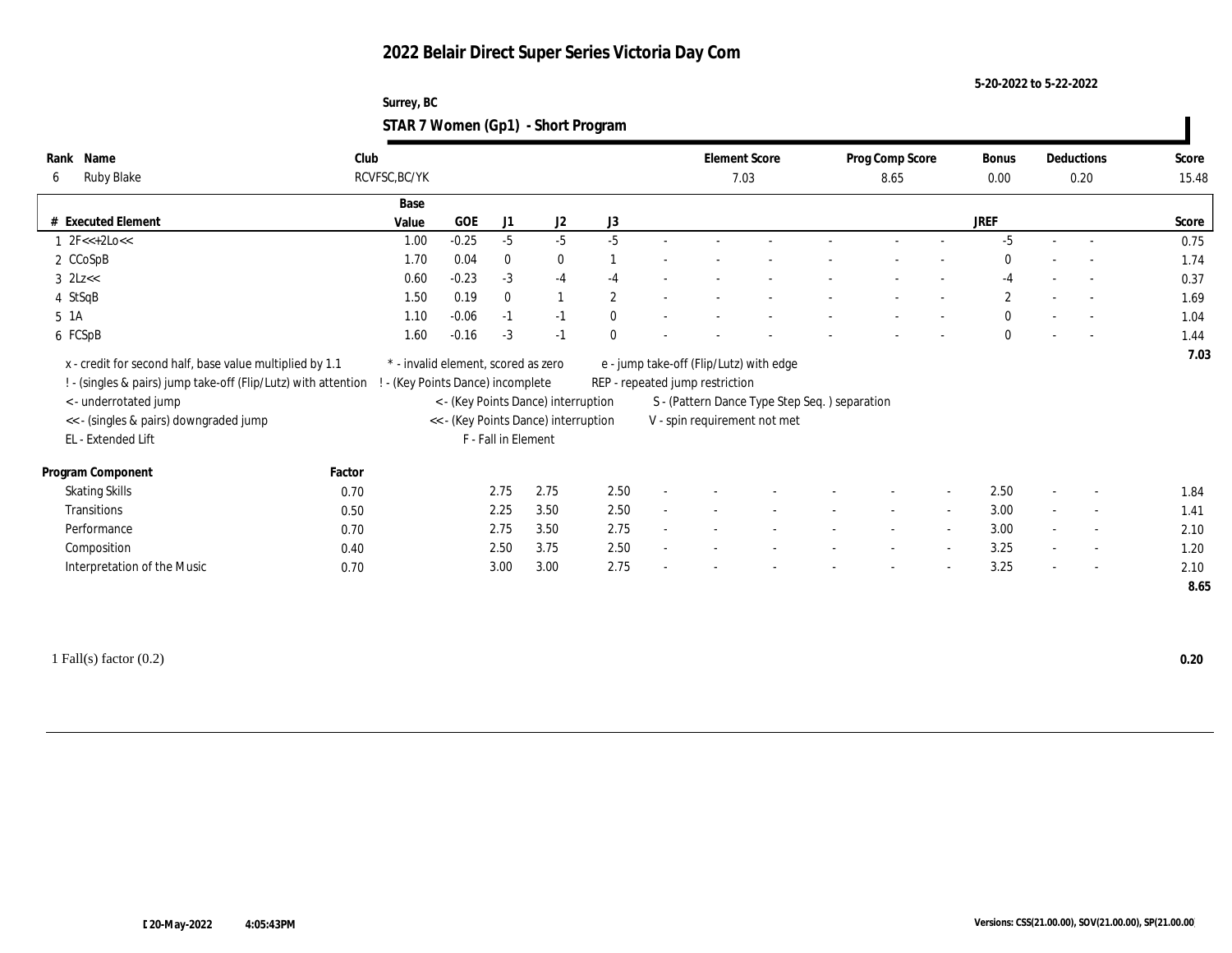**5-20-2022 to 5-22-2022**

| Surrey, BC                         |  |
|------------------------------------|--|
| STAR 7 Women (Gp1) - Short Program |  |

| Name<br>Rank<br>Salome Diaz<br>7                                                                                                                        | Club   | Oak Bay FSC, BC/YK                |         |                          |                                                                             |                  | <b>Element Score</b><br>7.50    |                                                                               | Prog Comp Score<br>7.92 | Bonus<br>0.00 | Deductions | 0.20           | Score<br>15.22 |
|---------------------------------------------------------------------------------------------------------------------------------------------------------|--------|-----------------------------------|---------|--------------------------|-----------------------------------------------------------------------------|------------------|---------------------------------|-------------------------------------------------------------------------------|-------------------------|---------------|------------|----------------|----------------|
|                                                                                                                                                         |        | Base                              |         |                          |                                                                             |                  |                                 |                                                                               |                         |               |            |                |                |
| # Executed Element                                                                                                                                      |        | Value                             | GOE     | J1                       | J2                                                                          | $_{\mathrm{J}3}$ |                                 |                                                                               |                         | JREF          |            |                | Score          |
| $1 \t1A$                                                                                                                                                |        | 1.10                              | 0.00    | $\bf{0}$                 | $\bf{0}$                                                                    | $\mathbf{0}$     |                                 |                                                                               |                         | $\Omega$      | $\sim$     |                | 1.10           |
| $2$ $2$ Lz                                                                                                                                              |        | 2.10                              | $-0.11$ | $-2$                     | $\bf{0}$                                                                    | $\bf{0}$         |                                 |                                                                               |                         | $\mathbf{0}$  |            |                | 1.99           |
| 3 CCoSp                                                                                                                                                 |        | 0.00                              |         | $\overline{\phantom{a}}$ | $\sim$                                                                      |                  |                                 |                                                                               |                         |               |            |                | 0.00           |
| 4 StSqB                                                                                                                                                 |        | 1.50                              | $-0.04$ | $-2$                     |                                                                             | $\mathbf{0}$     |                                 |                                                                               |                         | $\mathbf{0}$  |            |                | 1.46           |
| $5 \text{ } 2\text{Lo+1Lo+2Lo-*}$                                                                                                                       |        | 2.20                              | $-0.85$ | $-5$                     | $-5$                                                                        | $-5$             |                                 |                                                                               |                         | $-5$          |            |                | 1.35           |
| 6 FCSpB                                                                                                                                                 |        | 1.60                              | 0.00    | $\bf{0}$                 | $\bf{0}$                                                                    | $\mathbf{0}$     |                                 |                                                                               |                         | $\mathbf{0}$  |            |                | 1.60           |
| ! - (singles & pairs) jump take-off (Flip/Lutz) with attention<br>< - underrotated jump<br><< - (singles & pairs) downgraded jump<br>EL - Extended Lift |        | ! - (Key Points Dance) incomplete |         | F - Fall in Element      | < - (Key Points Dance) interruption<br><< - (Key Points Dance) interruption |                  | REP - repeated jump restriction | S - (Pattern Dance Type Step Seq.) separation<br>V - spin requirement not met |                         |               |            |                |                |
| Program Component                                                                                                                                       | Factor |                                   |         |                          |                                                                             |                  |                                 |                                                                               |                         |               |            |                |                |
| <b>Skating Skills</b>                                                                                                                                   | 0.70   |                                   |         | 2.50                     | 3.75                                                                        | 2.50             |                                 |                                                                               |                         | 2.50          |            | $\overline{a}$ | 1.97           |
| Transitions                                                                                                                                             | 0.50   |                                   |         | 2.00                     | 3.25                                                                        | 2.25             |                                 |                                                                               |                         | 2.50          |            | $\sim$         | 1.25           |
| Performance                                                                                                                                             | 0.70   |                                   |         | 2.25                     | 3.25                                                                        | 2.25             |                                 |                                                                               |                         | 2.75          |            | $\overline{a}$ | 1.84           |
| Composition                                                                                                                                             | 0.40   |                                   |         | 2.25                     | 3.75                                                                        | 2.50             |                                 |                                                                               |                         | 3.00          |            | $\sim$         | 1.15           |
| Interpretation of the Music                                                                                                                             | 0.70   |                                   |         | 2.00                     | 3.00                                                                        | 2.25             |                                 |                                                                               |                         | 2.50          |            | $\overline{a}$ | 1.71<br>7.92   |

1 Fall(s) factor (0.2) **0.20**

 $\mathbf{I}$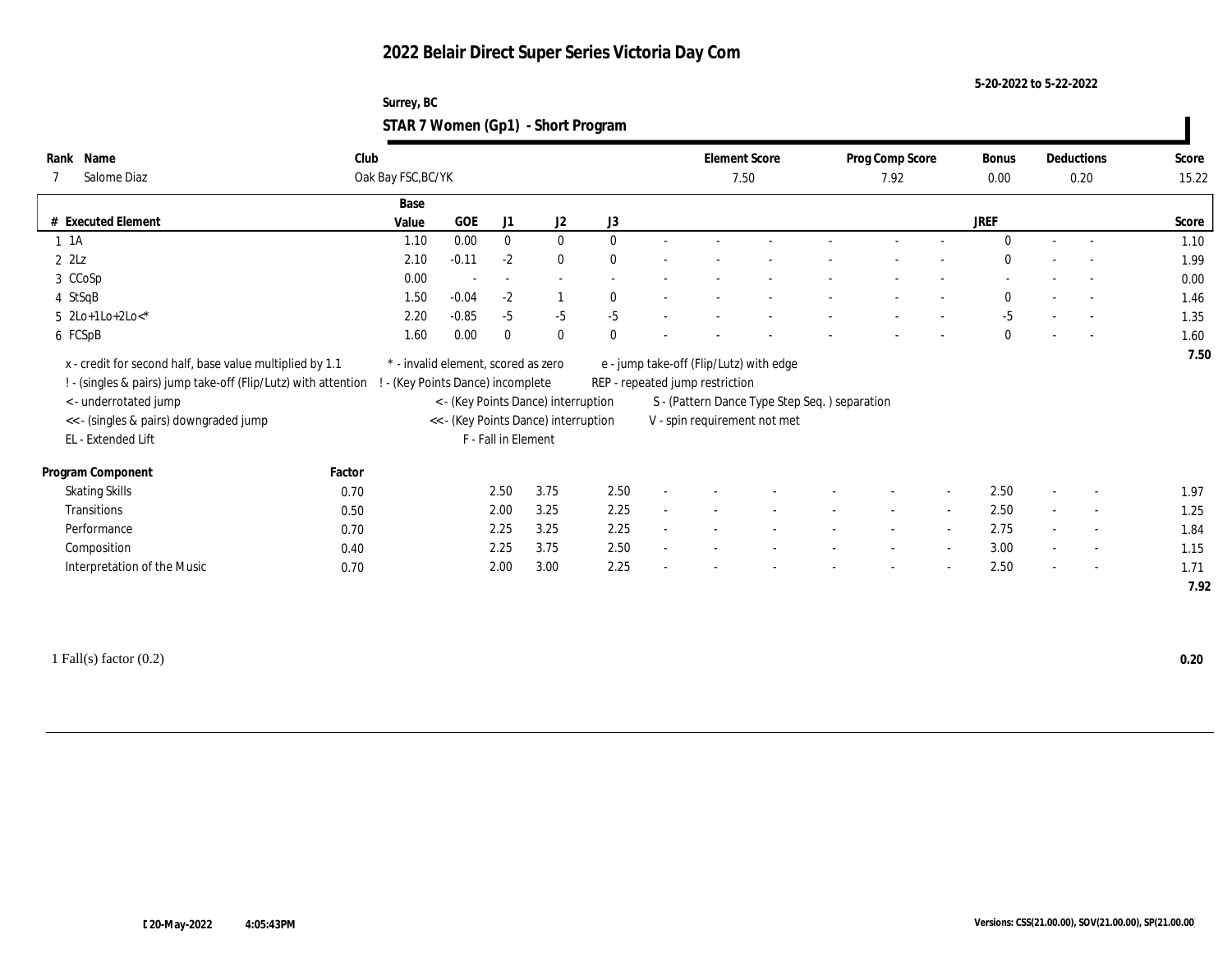#### **5-20-2022 to 5-22-2022**

#### **Surrey, BC STAR 7 Women (Gp1) - Short Program**

| Name<br>Rank                                                   | Club                 |                                     |                     |                                      |              |        | <b>Element Score</b>                                                       |                                               | Prog Comp Score          |        | Bonus       |                          | Deductions               | Score |
|----------------------------------------------------------------|----------------------|-------------------------------------|---------------------|--------------------------------------|--------------|--------|----------------------------------------------------------------------------|-----------------------------------------------|--------------------------|--------|-------------|--------------------------|--------------------------|-------|
| Chloe Pereverzoff<br>8                                         | Skate Sea2Sky, BC/YK |                                     |                     |                                      |              |        | 8.22                                                                       |                                               | 6.67                     |        | $0.00\,$    |                          | 0.00                     | 14.89 |
|                                                                | Base                 |                                     |                     |                                      |              |        |                                                                            |                                               |                          |        |             |                          |                          |       |
| # Executed Element                                             | Value                | GOE                                 | J1                  | J2                                   | J3           |        |                                                                            |                                               |                          |        | <b>JREF</b> |                          |                          | Score |
| 12S                                                            | 1.30                 | $-0.16$                             | $-2$                | $-1$                                 | $-1$         |        |                                                                            |                                               |                          |        |             |                          |                          | 1.14  |
| 2 FCSpB                                                        | 1.60                 | $-0.12$                             | $-3$                | $\mathbf{0}$                         | $\mathbf{0}$ |        |                                                                            |                                               |                          |        | $\Omega$    |                          |                          | 1.48  |
| 3 StSqB                                                        | 1.50                 | $-0.11$                             | $-2$                | $-1$                                 | $\mathbf{0}$ |        |                                                                            |                                               |                          |        | $\bf{0}$    |                          |                          | 1.39  |
| $4 \text{ IF+2Log}$                                            | 2.20                 | $-0.30$                             | $-1$                | $-2$                                 | $-2$         |        |                                                                            |                                               |                          |        | $-2$        |                          | $\overline{a}$           | 1.90  |
| 5 CCoSpB (V)                                                   | 1.28                 | $-0.07$                             | $-1$                | $-1$                                 | $\mathbf{0}$ |        |                                                                            |                                               |                          |        | $\bf{0}$    |                          | $\overline{\phantom{a}}$ | 1.21  |
| 6 1A                                                           | 1.10                 | 0.00                                | $\bf{0}$            | $\mathbf{0}$                         | $\theta$     |        |                                                                            |                                               |                          |        | $\Omega$    |                          |                          | 1.10  |
|                                                                |                      | * - invalid element, scored as zero |                     |                                      |              |        |                                                                            |                                               |                          |        |             |                          |                          | 8.22  |
| x - credit for second half, base value multiplied by 1.1       |                      |                                     |                     |                                      |              |        | e - jump take-off (Flip/Lutz) with edge<br>REP - repeated jump restriction |                                               |                          |        |             |                          |                          |       |
| ! - (singles & pairs) jump take-off (Flip/Lutz) with attention |                      | - (Key Points Dance) incomplete     |                     |                                      |              |        |                                                                            |                                               |                          |        |             |                          |                          |       |
| < - underrotated jump                                          |                      |                                     |                     | < - (Key Points Dance) interruption  |              |        |                                                                            | S - (Pattern Dance Type Step Seq.) separation |                          |        |             |                          |                          |       |
| << - (singles & pairs) downgraded jump                         |                      |                                     |                     | << - (Key Points Dance) interruption |              |        |                                                                            | V - spin requirement not met                  |                          |        |             |                          |                          |       |
| EL - Extended Lift                                             |                      |                                     | F - Fall in Element |                                      |              |        |                                                                            |                                               |                          |        |             |                          |                          |       |
| Program Component                                              | Factor               |                                     |                     |                                      |              |        |                                                                            |                                               |                          |        |             |                          |                          |       |
| <b>Skating Skills</b>                                          | 0.70                 |                                     | 1.75                | 2.25                                 | 2.25         |        |                                                                            |                                               |                          | $\sim$ | 2.25        |                          | $\overline{\phantom{a}}$ | 1.49  |
| Transitions                                                    | 0.50                 |                                     | 1.50                | 2.50                                 | 2.00         | $\sim$ |                                                                            |                                               | $\overline{\phantom{a}}$ | $\sim$ | 2.50        |                          | $\sim$                   | 1.07  |
| Performance                                                    | 0.70                 |                                     | 2.00                | 2.25                                 | 2.00         | ٠      |                                                                            |                                               | $\sim$                   | $\sim$ | 2.50        | $\sim$                   | $\sim$                   | 1.53  |
| Composition                                                    | 0.40                 |                                     | 2.25                | 2.75                                 | 2.25         |        |                                                                            |                                               |                          | $\sim$ | 2.75        | $\sim$                   | $\overline{\phantom{a}}$ | 1.00  |
| Interpretation of the Music                                    | 0.70                 |                                     | 2.00                | 2.25                                 | 2.25         |        |                                                                            |                                               |                          | $\sim$ | 2.50        | $\overline{\phantom{a}}$ | $\overline{\phantom{a}}$ | 1.58  |
|                                                                |                      |                                     |                     |                                      |              |        |                                                                            |                                               |                          |        |             |                          |                          | 6.67  |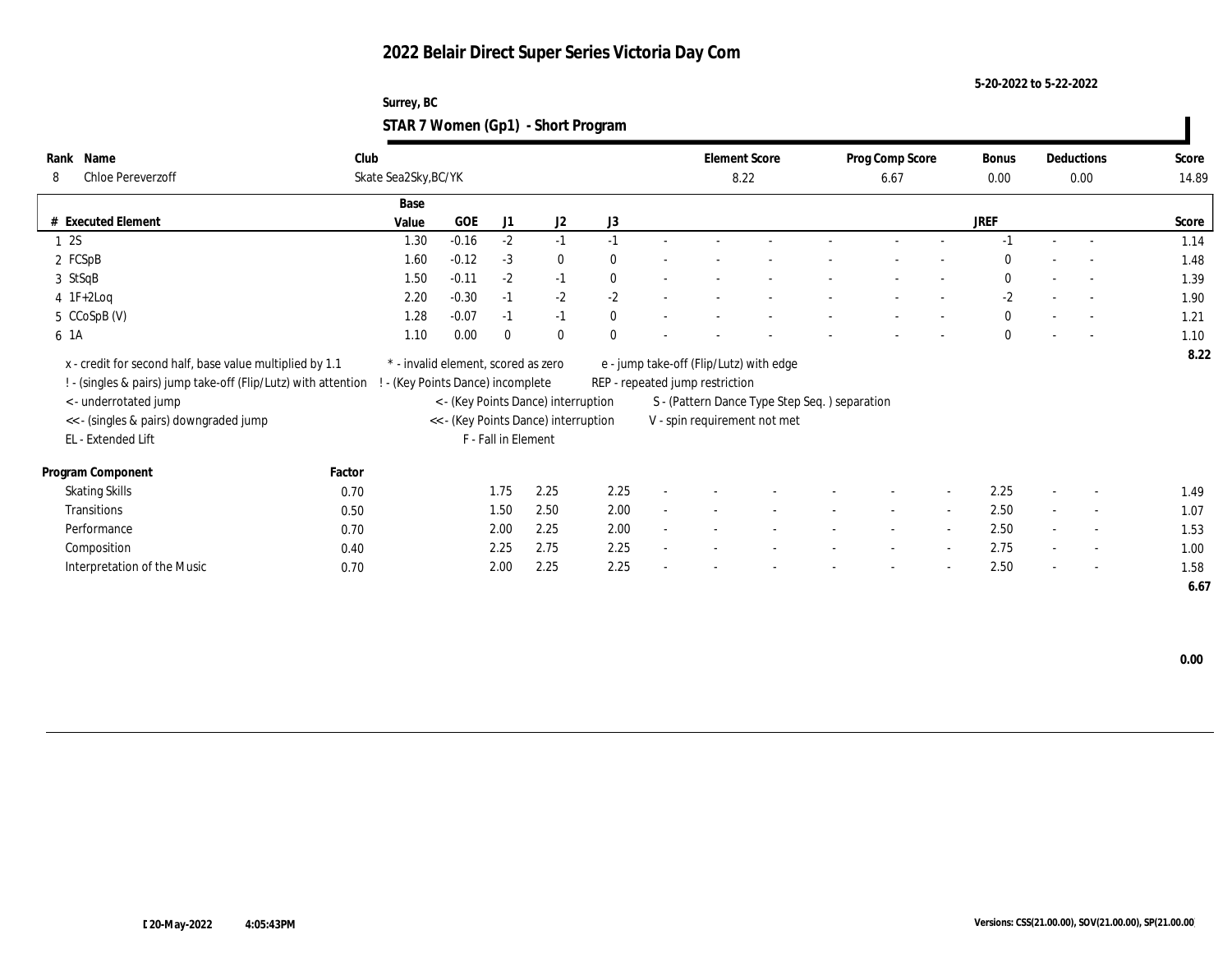**5-20-2022 to 5-22-2022**

| Surrey, BC                         |  |
|------------------------------------|--|
| STAR 7 Women (Gp1) - Short Program |  |

| Rank        | Name                                                           | Club   |                                     |         |                     |                                      |              |                                 | <b>Element Score</b>                          | Prog Comp Score |        | Bonus        |                          | Deductions               | Score |
|-------------|----------------------------------------------------------------|--------|-------------------------------------|---------|---------------------|--------------------------------------|--------------|---------------------------------|-----------------------------------------------|-----------------|--------|--------------|--------------------------|--------------------------|-------|
| 9           | Reina Ren                                                      |        | WRSSSC, BC/YK                       |         |                     |                                      |              |                                 | 7.52                                          | 7.29            |        | 0.00         |                          | 0.00                     | 14.81 |
|             |                                                                |        | Base                                |         |                     |                                      |              |                                 |                                               |                 |        |              |                          |                          |       |
|             | # Executed Element                                             |        | Value                               | GOE     | J1                  | J2                                   | J3           |                                 |                                               |                 |        | <b>JREF</b>  |                          |                          | Score |
|             | $1 \, 2S+2T<<$                                                 |        | 1.70                                | $-0.49$ | $-3$                | $-5$                                 | $-4$         |                                 |                                               |                 |        | $-3$         |                          |                          | 1.21  |
|             | 2 FCSpB                                                        |        | 1.60                                | $-0.32$ | $-3$                | $-2$                                 | $-1$         |                                 |                                               |                 |        | $-2$         |                          | $\sim$                   | 1.28  |
| $3$ 2Lo $<$ |                                                                |        | 1.36                                | $-0.34$ | $-2$                | $-3$                                 | $-2$         |                                 |                                               |                 |        | $-3$         | $\overline{\phantom{a}}$ | $\overline{\phantom{a}}$ | 1.02  |
| 4 StSqB     |                                                                |        | 1.50                                | $-0.08$ | $-2$                | $\bf{0}$                             |              |                                 |                                               |                 |        | $-1$         | $\overline{\phantom{a}}$ |                          | 1.42  |
| 5 1A        |                                                                |        | 1.10                                | 0.00    | $\bf{0}$            | $\bf{0}$                             | $\mathbf{0}$ |                                 |                                               |                 |        | $\mathbf{0}$ |                          |                          | 1.10  |
|             | 6 CCoSpB                                                       |        | 1.70                                | $-0.21$ | $-3$                | $-1$                                 | $-1$         |                                 |                                               |                 |        | $\theta$     |                          | $\overline{\phantom{a}}$ | 1.49  |
|             | x - credit for second half, base value multiplied by 1.1       |        | * - invalid element, scored as zero |         |                     |                                      |              |                                 | e - jump take-off (Flip/Lutz) with edge       |                 |        |              |                          |                          | 7.52  |
|             | ! - (singles & pairs) jump take-off (Flip/Lutz) with attention |        | - (Key Points Dance) incomplete     |         |                     |                                      |              | REP - repeated jump restriction |                                               |                 |        |              |                          |                          |       |
|             | < - underrotated jump                                          |        |                                     |         |                     | < - (Key Points Dance) interruption  |              |                                 | S - (Pattern Dance Type Step Seq.) separation |                 |        |              |                          |                          |       |
|             | << - (singles & pairs) downgraded jump                         |        |                                     |         |                     | << - (Key Points Dance) interruption |              |                                 | V - spin requirement not met                  |                 |        |              |                          |                          |       |
|             | EL - Extended Lift                                             |        |                                     |         | F - Fall in Element |                                      |              |                                 |                                               |                 |        |              |                          |                          |       |
|             |                                                                |        |                                     |         |                     |                                      |              |                                 |                                               |                 |        |              |                          |                          |       |
|             | Program Component                                              | Factor |                                     |         |                     |                                      |              |                                 |                                               |                 |        |              |                          |                          |       |
|             | <b>Skating Skills</b>                                          | 0.70   |                                     |         | 2.50                | 2.50                                 | 2.25         |                                 |                                               |                 | $\sim$ | 2.25         | $\sim$                   | $\overline{\phantom{a}}$ | 1.67  |
|             | Transitions                                                    | 0.50   |                                     |         | 2.00                | 2.75                                 | 2.25         |                                 |                                               | $\sim$          | $\sim$ | 2.25         |                          | $\sim$                   | 1.16  |
|             | Performance                                                    | 0.70   |                                     |         | 2.50                | 2.75                                 | 2.50         |                                 |                                               | $\sim$          | $\sim$ | 2.50         | $\sim$                   | $\sim$                   | 1.79  |
|             | Composition                                                    | 0.40   |                                     |         | 2.25                | 2.50                                 | 2.50         |                                 |                                               |                 | $\sim$ | 2.75         | $\sim$                   | $\sim$                   | 1.00  |
|             | Interpretation of the Music                                    | 0.70   |                                     |         | 2.25                | 2.25                                 | 2.50         |                                 |                                               |                 | $\sim$ | 2.50         | $\sim$                   | $\sim$                   | 1.67  |
|             |                                                                |        |                                     |         |                     |                                      |              |                                 |                                               |                 |        |              |                          |                          | 7.29  |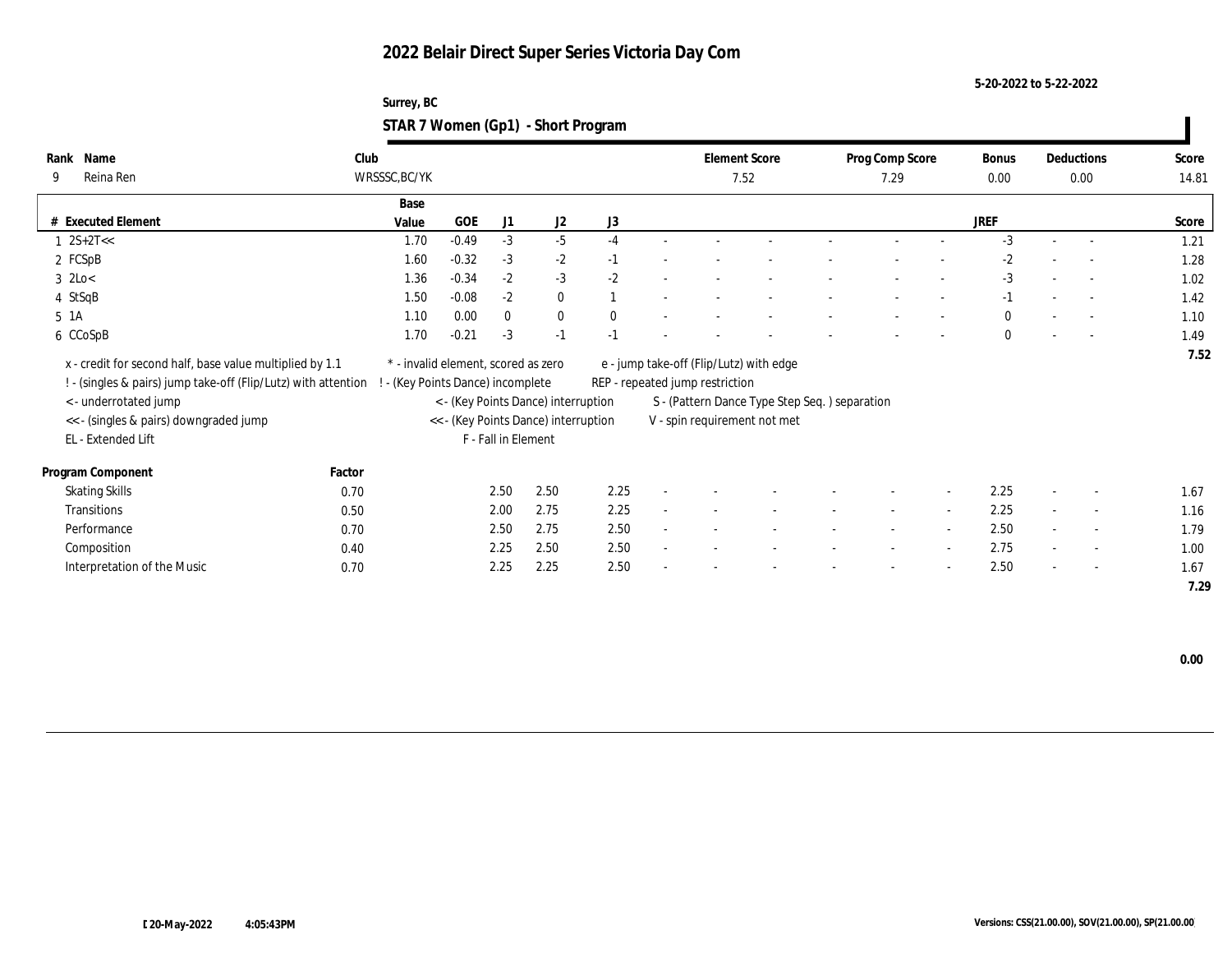**5-20-2022 to 5-22-2022**

| Surrey, BC                         |  |
|------------------------------------|--|
| STAR 7 Women (Gp1) - Short Program |  |

| Name<br>Rank                                                                                                               | Club   |                                                                        |         |                     |                                                                             |              | <b>Element Score</b>                                                          |  | Prog Comp Score |                          | Bonus        |        | Deductions               | Score |
|----------------------------------------------------------------------------------------------------------------------------|--------|------------------------------------------------------------------------|---------|---------------------|-----------------------------------------------------------------------------|--------------|-------------------------------------------------------------------------------|--|-----------------|--------------------------|--------------|--------|--------------------------|-------|
| Sophia Park<br>10                                                                                                          |        | Juan De Fuca SC, BC/YK                                                 |         |                     |                                                                             |              | 8.32                                                                          |  | 6.76            |                          | 0.00         |        | 0.40                     | 14.68 |
|                                                                                                                            |        | Base                                                                   |         |                     |                                                                             |              |                                                                               |  |                 |                          |              |        |                          |       |
| # Executed Element                                                                                                         |        | Value                                                                  | GOE     | J1                  | J2                                                                          | J3           |                                                                               |  |                 |                          | <b>JREF</b>  |        |                          | Score |
| $1 \ 2S + 2T$                                                                                                              |        | 2.60                                                                   | $-0.65$ | $-5$                | $-5$                                                                        | $-5$         |                                                                               |  |                 |                          | $-5$         |        |                          | 1.95  |
| 2 CCoSpB                                                                                                                   |        | 1.70                                                                   | 0.04    | $\bf{0}$            | $\bf{0}$                                                                    |              |                                                                               |  |                 |                          | $\mathbf{0}$ |        | $\overline{\phantom{a}}$ | 1.74  |
| 3 2Lo                                                                                                                      |        | 1.70                                                                   | $-0.85$ | $-5$                | $-5$                                                                        | $-5$         |                                                                               |  |                 |                          | $-5$         |        | $\sim$                   | 0.85  |
| 4 1A                                                                                                                       |        | 1.10                                                                   | 0.00    | $\bf{0}$            | $\bf{0}$                                                                    | $\mathbf{0}$ |                                                                               |  |                 |                          | $\bf{0}$     |        | $\sim$                   | 1.10  |
| 5 StSqB                                                                                                                    |        | 1.50                                                                   | $-0.30$ | $-2$                | $-2$                                                                        | $-2$         |                                                                               |  |                 |                          | $-2$         |        | $\overline{\phantom{a}}$ | 1.20  |
| 6 FCSpB                                                                                                                    |        | 1.60                                                                   | $-0.12$ | $-1$                | $-2$                                                                        | $\Omega$     |                                                                               |  |                 |                          | $\mathbf{0}$ |        |                          | 1.48  |
| x - credit for second half, base value multiplied by 1.1<br>! - (singles & pairs) jump take-off (Flip/Lutz) with attention |        | * - invalid element, scored as zero<br>- (Key Points Dance) incomplete |         |                     |                                                                             |              | e - jump take-off (Flip/Lutz) with edge<br>REP - repeated jump restriction    |  |                 |                          |              |        |                          |       |
| < - underrotated jump<br><< - (singles & pairs) downgraded jump<br>EL - Extended Lift                                      |        |                                                                        |         | F - Fall in Element | < - (Key Points Dance) interruption<br><< - (Key Points Dance) interruption |              | S - (Pattern Dance Type Step Seq.) separation<br>V - spin requirement not met |  |                 |                          |              |        |                          |       |
| Program Component                                                                                                          | Factor |                                                                        |         |                     |                                                                             |              |                                                                               |  |                 |                          |              |        |                          |       |
| <b>Skating Skills</b>                                                                                                      | 0.70   |                                                                        |         | 2.75                | 2.50                                                                        | 2.25         |                                                                               |  |                 |                          | 2.25         |        | $\overline{\phantom{a}}$ | 1.71  |
| Transitions                                                                                                                | 0.50   |                                                                        |         | 2.00                | 2.25                                                                        | 2.00         |                                                                               |  |                 | $\overline{\phantom{a}}$ | 2.00         | $\sim$ | $\sim$                   | 1.03  |
| Performance                                                                                                                | 0.70   |                                                                        |         | 2.50                | 2.25                                                                        | 2.00         |                                                                               |  |                 | $\overline{\phantom{a}}$ | 2.00         |        | $\sim$                   | 1.53  |
| Composition                                                                                                                | 0.40   |                                                                        |         | 2.25                | 2.75                                                                        | 2.50         |                                                                               |  |                 | $\sim$                   | 2.50         | $\sim$ | $\sim$                   | 1.00  |
| Interpretation of the Music                                                                                                | 0.70   |                                                                        |         | 2.25                | 2.00                                                                        | 2.25         |                                                                               |  |                 |                          | 2.00         |        | $\overline{\phantom{a}}$ | 1.49  |

2 Fall(s) factor (0.2) **0.40**

 $\mathbf{I}$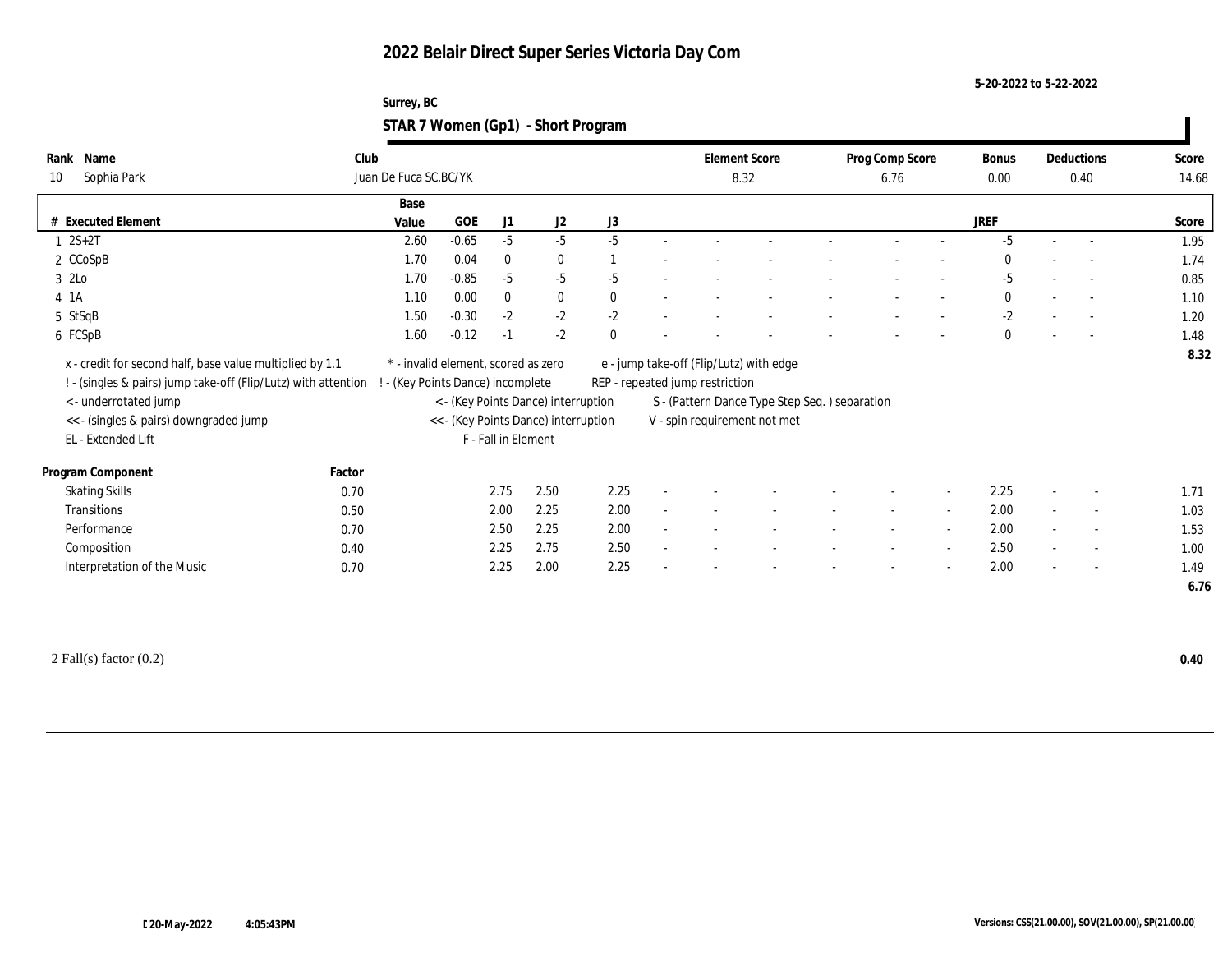**5-20-2022 to 5-22-2022**

| Surrey, BC                         |  |
|------------------------------------|--|
| STAR 7 Women (Gp1) - Short Program |  |

| Name<br>Rank<br>Sophia Lee<br>11                                                                                                                        | Club<br>WRSSSC, BC/YK |                                                                                                                  |                     |              |              | <b>Element Score</b><br>7.14    |                                                                               | Prog Comp Score<br>7.67  |                          | Bonus<br>0.00 |                          | Deductions<br>0.40       | Score<br>14.41 |
|---------------------------------------------------------------------------------------------------------------------------------------------------------|-----------------------|------------------------------------------------------------------------------------------------------------------|---------------------|--------------|--------------|---------------------------------|-------------------------------------------------------------------------------|--------------------------|--------------------------|---------------|--------------------------|--------------------------|----------------|
|                                                                                                                                                         | Base                  |                                                                                                                  |                     |              |              |                                 |                                                                               |                          |                          |               |                          |                          |                |
| # Executed Element                                                                                                                                      | Value                 | <b>GOE</b>                                                                                                       | J1                  | J2           | J3           |                                 |                                                                               |                          |                          | JREF          |                          |                          | Score          |
| $1 \t1A$                                                                                                                                                | 1.10                  | 0.14                                                                                                             |                     | $\mathbf{2}$ |              |                                 |                                                                               |                          |                          |               |                          |                          | 1.24           |
| 2 FSSpB                                                                                                                                                 | 1.70                  | $-0.26$                                                                                                          | $-3$                | $-1$         | $\mathbf{0}$ |                                 |                                                                               |                          |                          | -2            |                          |                          | 1.44           |
| 3 StSqB                                                                                                                                                 | 1.50                  | 0.11                                                                                                             |                     | $\bf{0}$     |              |                                 |                                                                               |                          |                          |               | $\overline{\phantom{a}}$ |                          | 1.61           |
| 4 $2S+1Lo+2Log*$                                                                                                                                        | 1.80                  | $-0.65$                                                                                                          | $-5$                | $-5$         | $-5$         |                                 |                                                                               |                          |                          | $-5$          |                          |                          | 1.15           |
| $5 \t2S^*$                                                                                                                                              |                       | $\overline{\phantom{a}}$                                                                                         | $\sim$              | $\sim$       |              |                                 |                                                                               |                          |                          |               |                          |                          | 0.00           |
| 6 CCoSpB                                                                                                                                                | 1.70                  | 0.00                                                                                                             | $-1$                | $\mathbf{0}$ |              |                                 |                                                                               |                          |                          | $\bf{0}$      |                          |                          | 1.70           |
| ! - (singles & pairs) jump take-off (Flip/Lutz) with attention<br>< - underrotated jump<br><< - (singles & pairs) downgraded jump<br>EL - Extended Lift |                       | ! - (Key Points Dance) incomplete<br>< - (Key Points Dance) interruption<br><< - (Key Points Dance) interruption | F - Fall in Element |              |              | REP - repeated jump restriction | S - (Pattern Dance Type Step Seq.) separation<br>V - spin requirement not met |                          |                          |               |                          |                          |                |
| Program Component                                                                                                                                       | Factor                |                                                                                                                  |                     |              |              |                                 |                                                                               |                          |                          |               |                          |                          |                |
| <b>Skating Skills</b>                                                                                                                                   | 0.70                  |                                                                                                                  | 2.50                | 2.50         | 2.75         |                                 |                                                                               |                          | $\sim$                   | 2.50          | $\sim$                   | $\overline{\phantom{a}}$ | 1.79           |
| Transitions                                                                                                                                             | 0.50                  |                                                                                                                  | 2.00                | 3.25         | 2.50         |                                 |                                                                               | $\sim$                   |                          | 2.50          | $\sim$                   | $\sim$                   | 1.28           |
| Performance                                                                                                                                             | 0.70                  |                                                                                                                  | 2.25                | 2.75         | 2.50         |                                 |                                                                               | $\sim$                   | $\sim$                   | 2.50          | $\sim$                   | $\sim$                   | 1.75           |
| Composition                                                                                                                                             | 0.40                  |                                                                                                                  | 2.25                | 3.00         | 2.75         |                                 |                                                                               |                          |                          | 3.00          | $\sim$                   | $\overline{\phantom{a}}$ | 1.10           |
|                                                                                                                                                         | 0.70                  |                                                                                                                  | 2.25                | 2.50         | 2.50         |                                 |                                                                               | $\overline{\phantom{a}}$ | $\overline{\phantom{a}}$ | 2.75          | $\sim$                   | $\sim$                   | 1.75           |

2 Fall(s) factor (0.2) **0.40**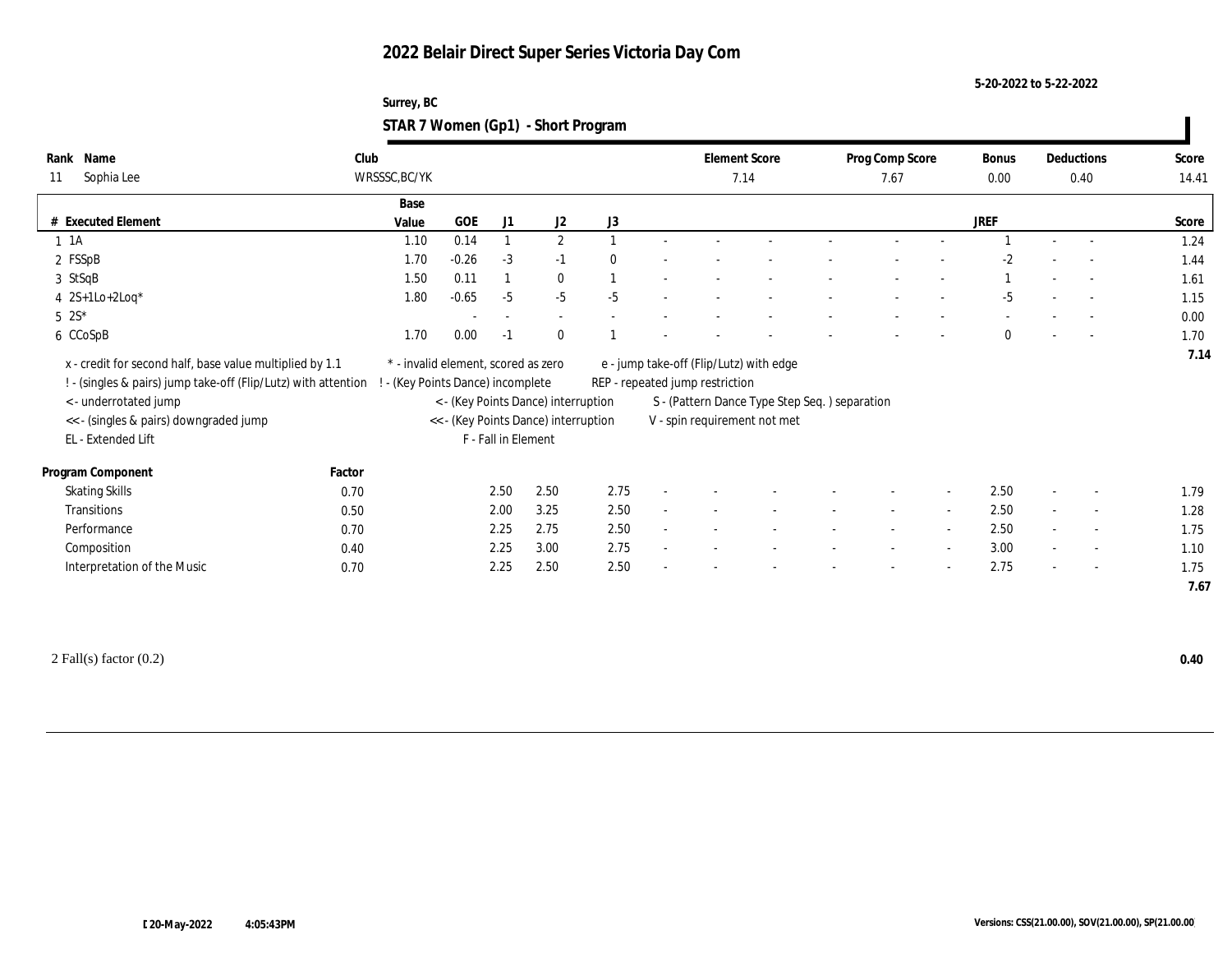**5-20-2022 to 5-22-2022**

| Surrey, BC                         |  |
|------------------------------------|--|
| STAR 7 Women (Gp1) - Short Program |  |

| Name<br>Rank<br>Sophia Xi<br>12                                                                                                                                                                                     | Club<br>WRSSSC, BC/YK |                                                                        |                     |                                                                             |              | 7.07                            | <b>Element Score</b>                                                                                                      | Prog Comp Score<br>6.77 |        | Bonus<br>0.00 |                          | Deductions<br>0.00       | Score<br>13.84 |
|---------------------------------------------------------------------------------------------------------------------------------------------------------------------------------------------------------------------|-----------------------|------------------------------------------------------------------------|---------------------|-----------------------------------------------------------------------------|--------------|---------------------------------|---------------------------------------------------------------------------------------------------------------------------|-------------------------|--------|---------------|--------------------------|--------------------------|----------------|
|                                                                                                                                                                                                                     | Base                  |                                                                        |                     |                                                                             |              |                                 |                                                                                                                           |                         |        |               |                          |                          |                |
| # Executed Element                                                                                                                                                                                                  | Value                 | <b>GOE</b>                                                             | J1                  | J <sub>2</sub>                                                              | J3           |                                 |                                                                                                                           |                         |        | <b>JREF</b>   |                          |                          | Score          |
| $1 \ 2S+1T$                                                                                                                                                                                                         | 1.70                  | $-0.03$                                                                | $-1$                | $\mathbf{0}$                                                                | $\theta$     |                                 |                                                                                                                           |                         |        | $\Omega$      |                          |                          | 1.67           |
| $2 \text{ 2Lo} <$                                                                                                                                                                                                   | 0.50                  | $-0.25$                                                                | $-5$                | $-5$                                                                        | $-5$         |                                 |                                                                                                                           |                         |        | $-5$          |                          | $\sim$                   | 0.25           |
| 3 CCoSpB                                                                                                                                                                                                            | 1.70                  | $-0.04$                                                                | $\bf{0}$            | $-1$                                                                        | $\mathbf{0}$ |                                 |                                                                                                                           |                         |        | $\bf{0}$      |                          | $\sim$                   | 1.66           |
| 4 StSqB                                                                                                                                                                                                             | 1.50                  | $-0.19$                                                                | $-2$                | $-1$                                                                        | $-1$         |                                 |                                                                                                                           |                         |        | $-1$          |                          | $\overline{a}$           | 1.31           |
| 5 1A                                                                                                                                                                                                                | 1.10                  | 0.00                                                                   | $\bf{0}$            | $\bf{0}$                                                                    | $\mathbf{0}$ |                                 |                                                                                                                           |                         |        | $\mathbf{0}$  |                          |                          | 1.10           |
| 6 FCSpB                                                                                                                                                                                                             | 1.60                  | $-0.52$                                                                | $-3$                | $-3$                                                                        | $-3$         |                                 |                                                                                                                           |                         |        | $-4$          |                          | $\overline{\phantom{a}}$ | 1.08           |
| x - credit for second half, base value multiplied by 1.1<br>! - (singles & pairs) jump take-off (Flip/Lutz) with attention<br>< - underrotated jump<br><< - (singles & pairs) downgraded jump<br>EL - Extended Lift |                       | * - invalid element, scored as zero<br>- (Key Points Dance) incomplete | F - Fall in Element | < - (Key Points Dance) interruption<br><< - (Key Points Dance) interruption |              | REP - repeated jump restriction | e - jump take-off (Flip/Lutz) with edge<br>S - (Pattern Dance Type Step Seq. ) separation<br>V - spin requirement not met |                         |        |               |                          |                          | 7.07           |
| Program Component                                                                                                                                                                                                   | Factor                |                                                                        |                     |                                                                             |              |                                 |                                                                                                                           |                         |        |               |                          |                          |                |
| <b>Skating Skills</b>                                                                                                                                                                                               | 0.70                  |                                                                        | 1.75                | 2.50                                                                        | 2.50         |                                 |                                                                                                                           |                         | $\sim$ | 2.25          | $\overline{\phantom{a}}$ | $\overline{\phantom{a}}$ | 1.58           |
| Transitions                                                                                                                                                                                                         | 0.50                  |                                                                        | 1.50                | 2.75                                                                        | 2.00         |                                 |                                                                                                                           | $\sim$                  | $\sim$ | 2.50          |                          | $\sim$                   | 1.10           |
| Performance                                                                                                                                                                                                         | 0.70                  |                                                                        | 2.00                | 2.75                                                                        | 2.00         |                                 |                                                                                                                           | $\sim$                  | $\sim$ | 2.50          | $\sim$                   | $\sim$                   | 1.62           |
| Composition                                                                                                                                                                                                         | 0.40                  |                                                                        | 1.75                | 3.00                                                                        | 2.25         |                                 |                                                                                                                           |                         | $\sim$ | 2.75          | $\sim$                   | $\sim$                   | 0.98           |
| Interpretation of the Music                                                                                                                                                                                         | 0.70                  |                                                                        | 1.75                | 2.25                                                                        | 2.25         |                                 |                                                                                                                           |                         | $\sim$ | 2.25          | $\sim$                   | $\sim$                   | 1.49           |
|                                                                                                                                                                                                                     |                       |                                                                        |                     |                                                                             |              |                                 |                                                                                                                           |                         |        |               |                          |                          | 6.77           |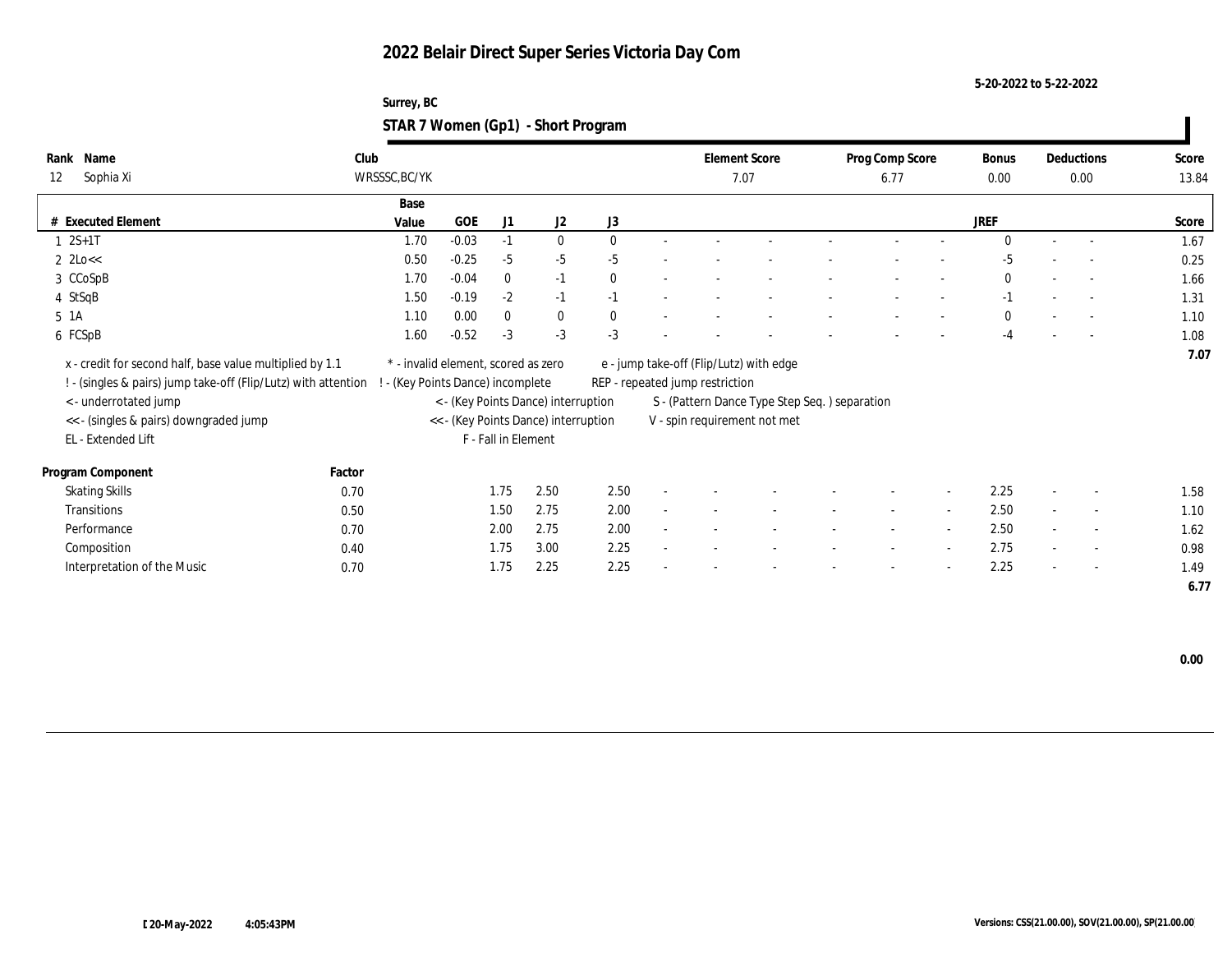**5-20-2022 to 5-22-2022**

| Surrey, BC                         |  |
|------------------------------------|--|
| STAR 7 Women (Gp1) - Short Program |  |

| Rank Name<br>Jia Lu Hai<br>13                                                           | Club<br>WRSSSC, BC/YK |                                                                        |                     |              |              | <b>Element Score</b><br>6.25    |                                                                                | Prog Comp Score<br>6.66 |                | <b>Bonus</b><br>0.00 |                          | Deductions<br>0.20       | Score<br>12.71 |
|-----------------------------------------------------------------------------------------|-----------------------|------------------------------------------------------------------------|---------------------|--------------|--------------|---------------------------------|--------------------------------------------------------------------------------|-------------------------|----------------|----------------------|--------------------------|--------------------------|----------------|
|                                                                                         | Base                  |                                                                        |                     |              |              |                                 |                                                                                |                         |                |                      |                          |                          |                |
| # Executed Element                                                                      | Value                 | GOE                                                                    | J1                  | J2           | $\rm J3$     |                                 |                                                                                |                         |                | JREF                 |                          |                          | Score          |
| 12S                                                                                     | 1.30                  | $-0.65$                                                                | $-5$                | $-5$         | $-5$         |                                 |                                                                                |                         |                | $-5$                 |                          |                          | 0.65           |
| 2 StSqB                                                                                 | 1.50                  | $-0.19$                                                                | $-2$                | $-1$         | $\bf{0}$     |                                 |                                                                                |                         |                | -2                   |                          |                          | 1.31           |
| $3 \text{ lLo+2Lo<<}$                                                                   | 1.00                  | $-0.19$                                                                | $-3$                | $-4$         | $-4$         |                                 |                                                                                |                         |                | -4                   | $\sim$                   |                          | 0.81           |
| 4 CCoSpB (V)                                                                            | 1.28                  | $-0.13$                                                                | $-2$                | $-2$         | $\mathbf{0}$ |                                 |                                                                                |                         |                | $\bf{0}$             |                          |                          | 1.15           |
| $5 \; 1A$                                                                               | 1.10                  | 0.03                                                                   | $\mathbf{0}$        | $\mathbf{1}$ | $\mathbf{0}$ |                                 |                                                                                |                         | $\sim$         | $\bf{0}$             | $\sim$                   |                          | 1.13           |
| 6 FCSpB                                                                                 | 1.60                  | $-0.40$                                                                | $-3$                | $-1$         | $-3$         |                                 |                                                                                |                         |                | $-3$                 |                          |                          | 1.20           |
| ! - (singles & pairs) jump take-off (Flip/Lutz) with attention<br>< - underrotated jump |                       | - (Key Points Dance) incomplete<br>< - (Key Points Dance) interruption |                     |              |              | REP - repeated jump restriction |                                                                                |                         |                |                      |                          |                          |                |
| << - (singles & pairs) downgraded jump<br>EL - Extended Lift                            |                       | << - (Key Points Dance) interruption                                   | F - Fall in Element |              |              |                                 | S - (Pattern Dance Type Step Seq. ) separation<br>V - spin requirement not met |                         |                |                      |                          |                          |                |
| Program Component                                                                       | Factor                |                                                                        |                     |              |              |                                 |                                                                                |                         |                |                      |                          |                          |                |
| <b>Skating Skills</b>                                                                   | 0.70                  |                                                                        | 2.25                | 2.50         | 2.25         |                                 |                                                                                |                         |                | 2.50                 |                          | $\overline{a}$           | 1.67           |
| <b>Transitions</b>                                                                      | 0.50                  |                                                                        | 1.75                | 2.25         | 2.25         |                                 |                                                                                |                         |                | 2.25                 |                          | $\overline{\phantom{a}}$ | 1.07           |
| Performance                                                                             | 0.70                  |                                                                        | 2.00                | 2.50         | 2.00         |                                 |                                                                                |                         |                | 2.00                 | $\overline{\phantom{a}}$ | $\sim$                   | 1.49           |
| Composition                                                                             | 0.40                  |                                                                        | 2.25                | 2.25         | 2.25         |                                 |                                                                                |                         | $\overline{a}$ | 2.25                 |                          | $\overline{\phantom{a}}$ | 0.90           |

1 Fall(s) factor (0.2) **0.20**